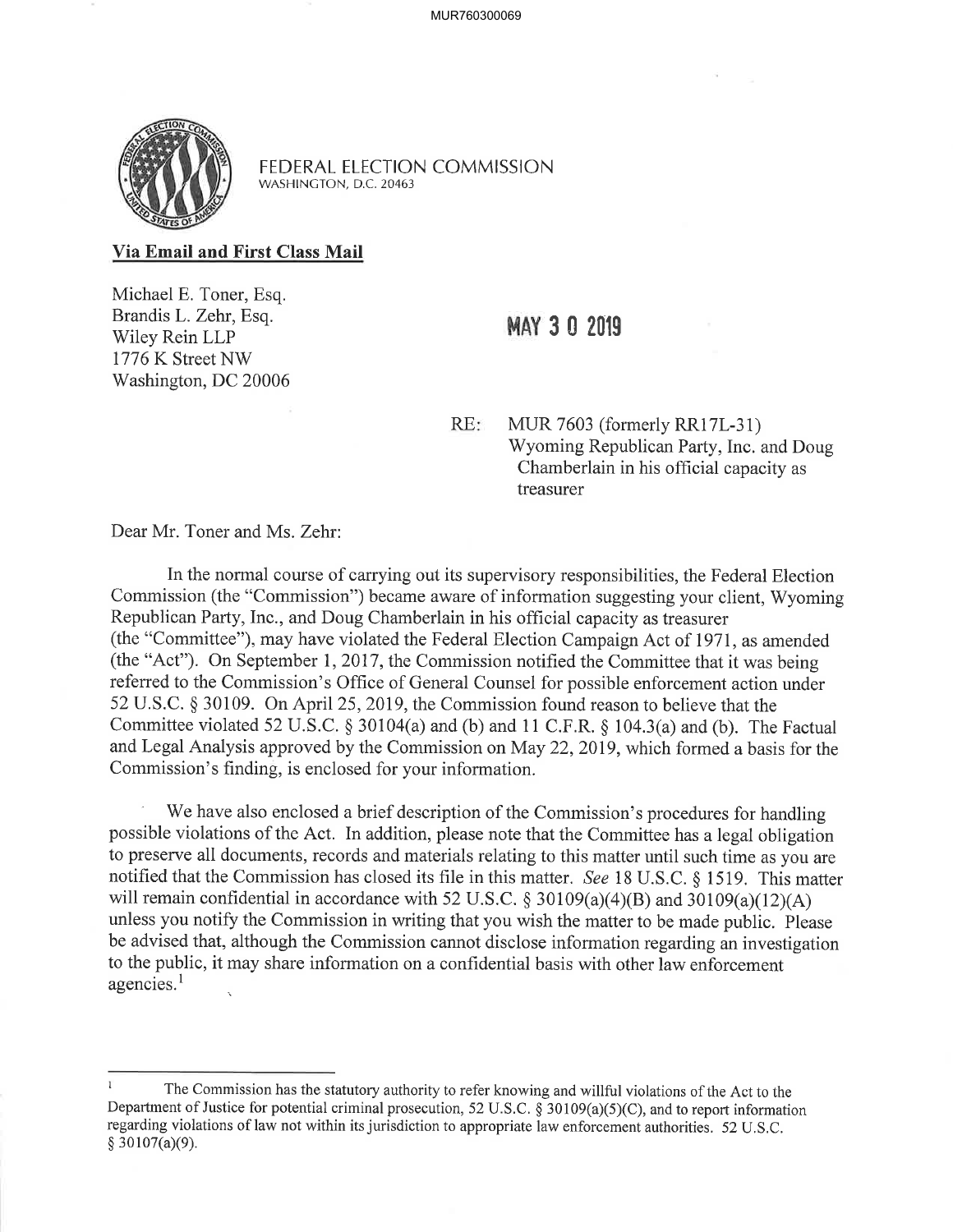Michael E. Toner, Esq. & Brandis L. Zehr, Esq. MUR 7603 (Wyoming Republican Party, Inc.) Page 2

If your client is interested in engaging in pre-probable cause conciliation, please contact Anne B. Robinson, the attorney assigned to this matter, at (202) 694-1356 ot (800) 424-9530, within seven days of receipt of this letter. During conciliation, you may submit any factual or legal materials that you believe are relevant to the resolution of this matter. Because the Commission only enters into pre-probable cause conciliation in matters that it believes have a reasonable opportunity for settlement, we may proceed to the next step in the enforcement process if a mutually acceptable conciliation agreement cannot be reached within sixty days. See <sup>52</sup>U.S.C. \$ 30109(a), 11 C.F.R. Part 111 (Subpart A). Conversely, if your client is not interested in pre-probable cause conciliation, the Commission may conduct formal discovery in this matter or proceed to the next step in the enforcement process. Please note that once the Commission enters the next step in the enforcement process, it may decline to engage in further settlement discussions until after making a probable cause finding.

Pre-probable cause conciliation, extensions of time, and other enforcement procedures and options are discussed more comprehensively in the Commission's "Guidebook for Complainants and Respondents on the FEC Enforcement Process," which is available on the Commission's website at http://www.fec.gov/respondent.guide.pdf.

We look forward to your response.

On behalf of the Commission,

Ellen L. Weintral

Ellen L. Weintraub Chair

Enclosures Factual and Legal Analysis

 $\mathbf{3}$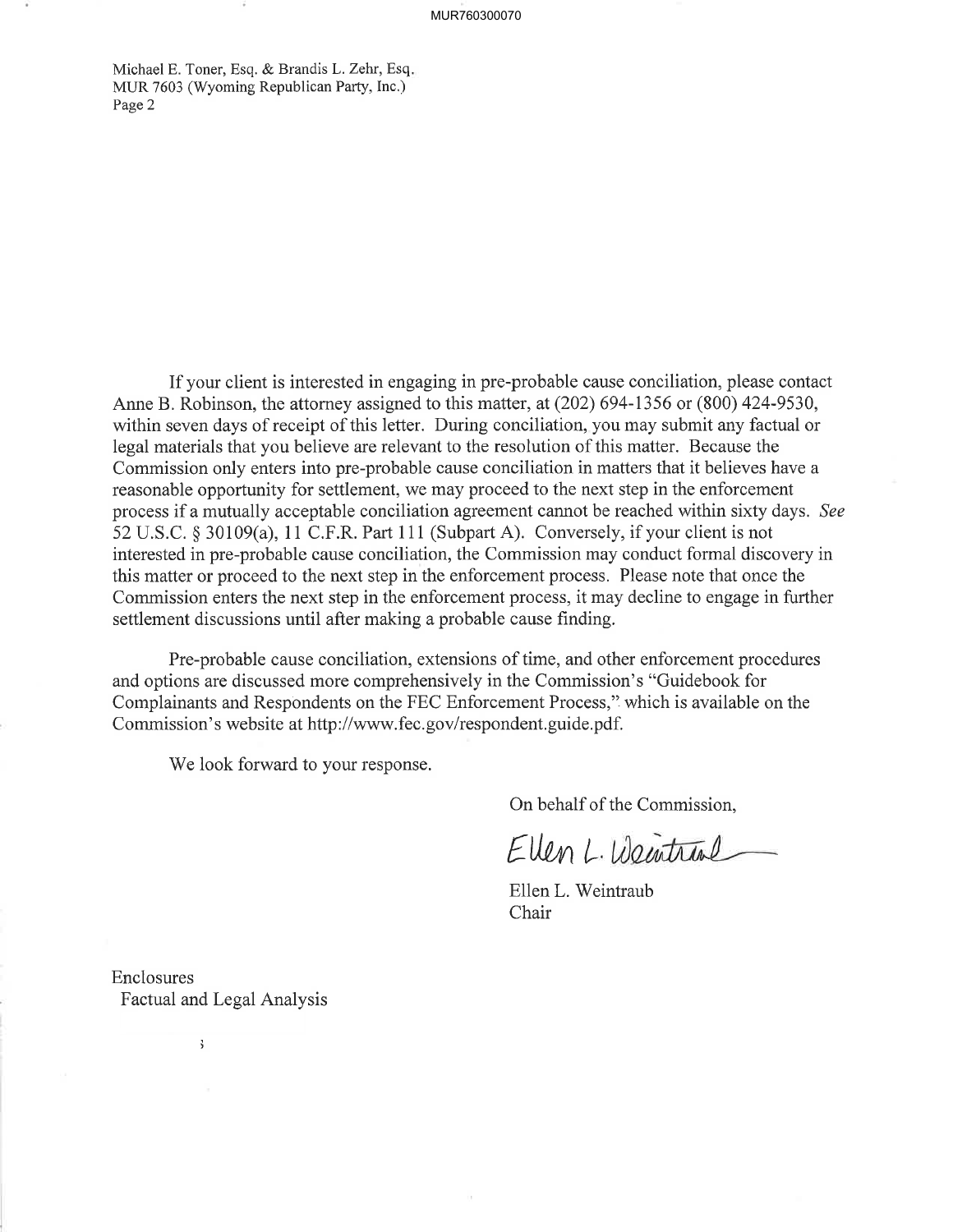MUR760300071

 $\epsilon$ 

| $\mathbf{1}$                                  |                                                                                                           | <b>FEDERAL ELECTION COMMISSION</b>                                                              |                 |  |  |  |
|-----------------------------------------------|-----------------------------------------------------------------------------------------------------------|-------------------------------------------------------------------------------------------------|-----------------|--|--|--|
| $\frac{2}{3}$                                 | <b>FACTUAL AND LEGAL ANALYSIS</b>                                                                         |                                                                                                 |                 |  |  |  |
| $\frac{4}{5}$<br>$\sqrt{6}$<br>$\overline{7}$ | <b>RESPONDENT:</b>                                                                                        | Wyoming Republican Party, Inc. and<br>Doug Chamberlain in his official<br>capacity as treasurer | <b>MUR 7603</b> |  |  |  |
| 8                                             | <b>INTRODUCTION</b><br>I.                                                                                 |                                                                                                 |                 |  |  |  |
| 9                                             |                                                                                                           | This matter was generated based on information ascertained by the Federal Election              |                 |  |  |  |
| 10                                            | Commission (the "Commission") in the normal course of carrying out its supervisory                        |                                                                                                 |                 |  |  |  |
| 11                                            | responsibilities, see 52 U.S.C. § 30109(a)(2). The Commission's Reports Analysis Division                 |                                                                                                 |                 |  |  |  |
| 12                                            | ("RAD") referred the Wyoming Republican Party, Inc. and Doug Chamberlain in his official                  |                                                                                                 |                 |  |  |  |
| 13                                            | capacity as treasurer ("Committee") to the Office of General Counsel for failing to disclose an           |                                                                                                 |                 |  |  |  |
| 14                                            | aggregate total of \$2,890,378.82 in receipts and disbursements on its 2016 October Monthly, 12-          |                                                                                                 |                 |  |  |  |
| 15                                            | Day Pre-General, and Year-End Reports. <sup>1</sup> For the reasons set forth below, the Commission finds |                                                                                                 |                 |  |  |  |
| 16                                            | reason to believe that the Committee violated 52 U.S.C. § 30104(a) and (b) and 11 C.F.R.                  |                                                                                                 |                 |  |  |  |
| 17                                            | § 104.3(a) and (b) by failing to accurately disclose its receipts and disbursements.                      |                                                                                                 |                 |  |  |  |
| 18                                            | II.                                                                                                       | <b>FACTUAL BACKGROUND</b>                                                                       |                 |  |  |  |
| 19                                            |                                                                                                           | The Committee is a state party committee of the Republican Party. <sup>2</sup> On November 30,  |                 |  |  |  |

20 2016, the Committee amended its 2016 October Monthly and l2-Day Pre-General Reports,

2t disclosing additional receipts and disbursements, as shown in the chart below.<sup>3</sup> On April 7,

See Amended Statement of Organization, Wyoming Republican Party (July 20, 2017).  $\dot{2}$ 

 $\mathbf{3}$ Referral at 2.

<sup>&</sup>lt;sup>1</sup> RAD Referral (Wyoming Republican Party) (Aug. 31, 2017) ("Referral"), incorporated herein by reference.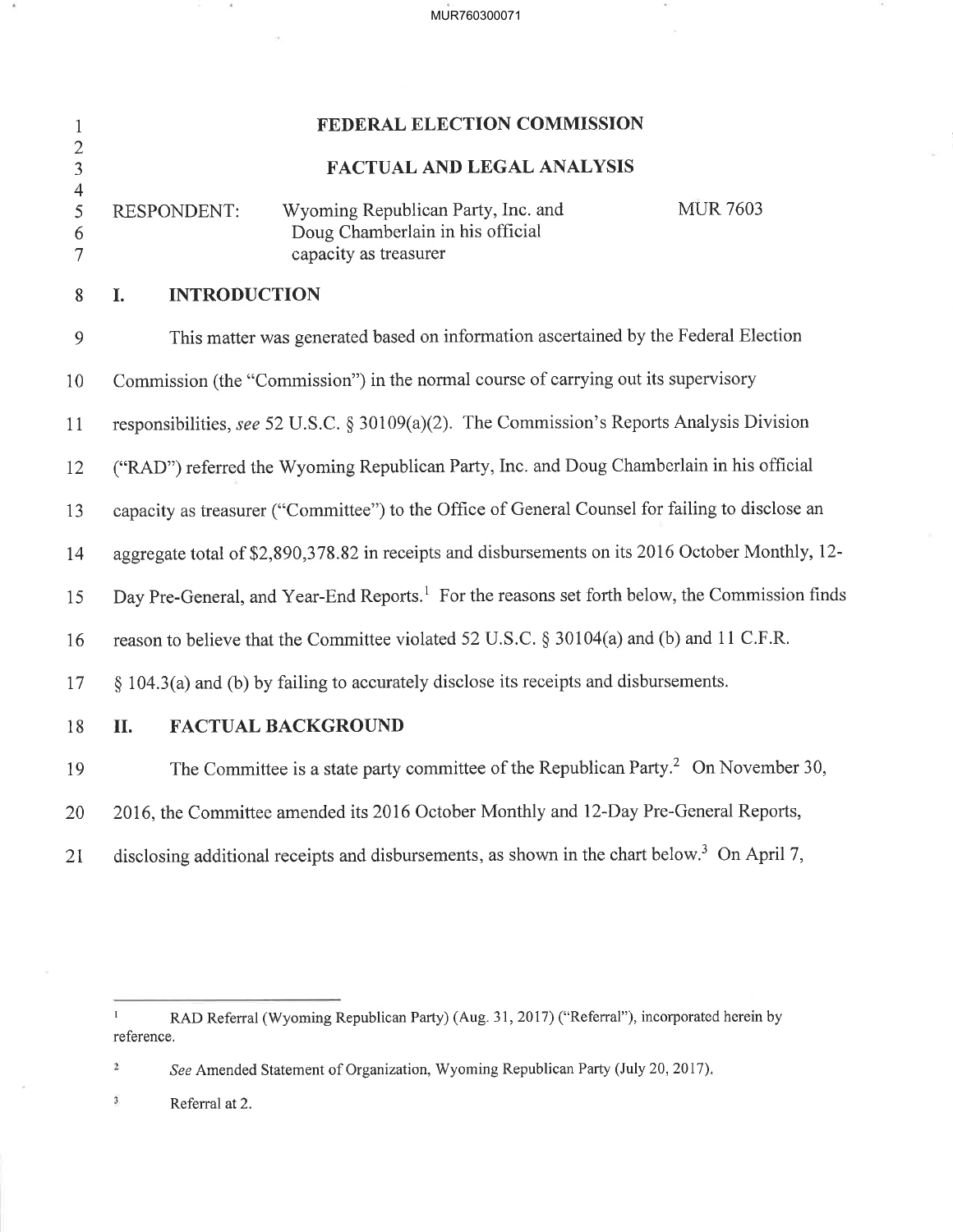MUR 7603 (Wyoming Republican Parry, Inc.) Factual and Legal Analysis Page 2 of 6

- 1 2017, the Committee filed an amended 2016 Year-End Report that disclosed additional receipts
- 2 and disbursements, as also shown below.<sup>4</sup>

4

 $\overline{\mathbb{R}}$ 

Id. at 4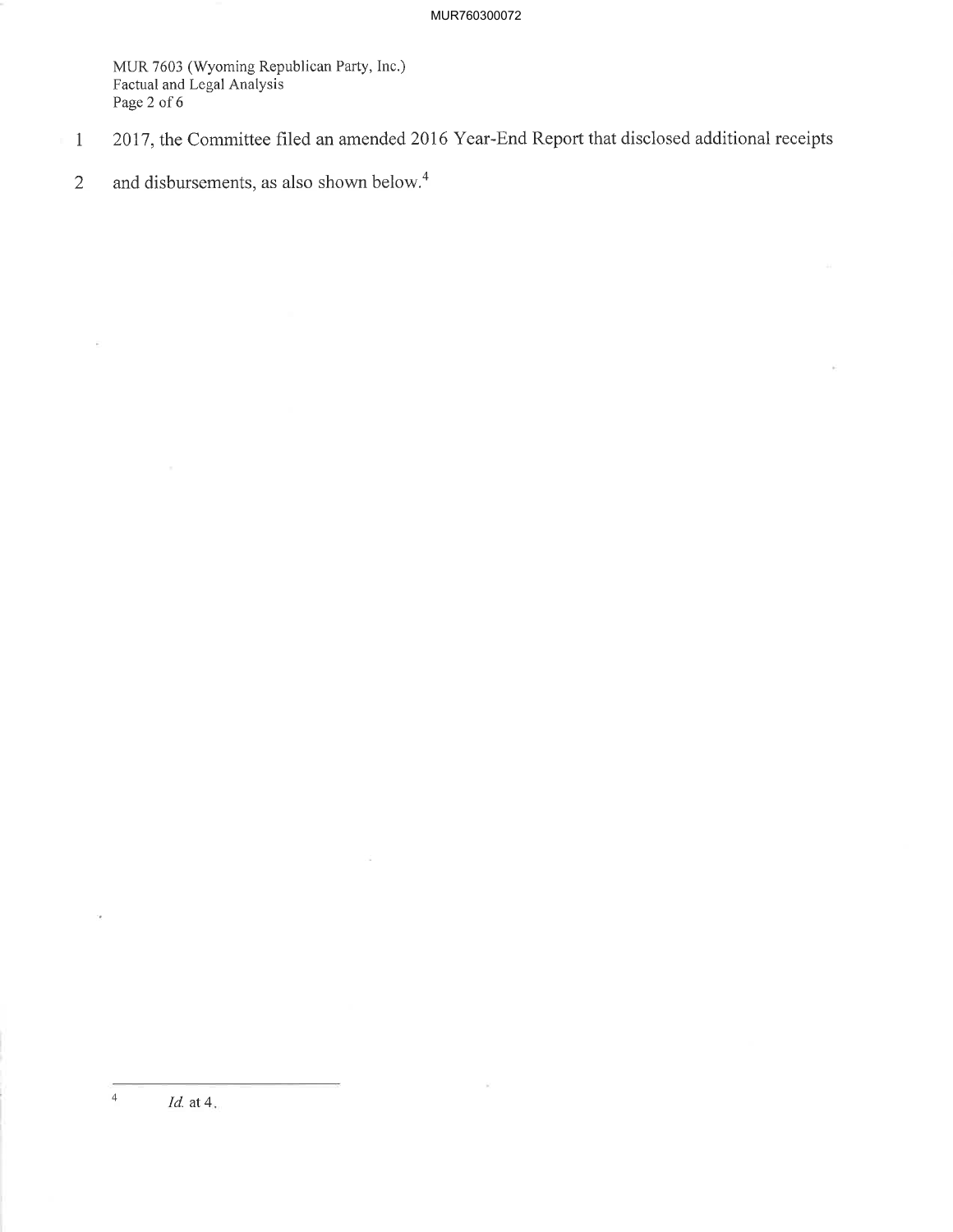MUR 7603 (Wyoming Republican Party, Inc.) Factual and Legal Analysis Page 3 of 6

| Report                      |                                                                                                                                              | <b>Report Line</b>                                              | Amount<br>Reported on<br>Original<br>Report | Amount<br>Reported on<br>Amended<br>Report | <b>Total Increased</b><br><b>Activity</b> |
|-----------------------------|----------------------------------------------------------------------------------------------------------------------------------------------|-----------------------------------------------------------------|---------------------------------------------|--------------------------------------------|-------------------------------------------|
|                             | Receipts                                                                                                                                     | Line 12: Transfers from<br>Affiliated/Other Party<br>Committees | \$0                                         | \$873,401.75                               | \$873,401.755                             |
| 2016 October<br>Monthly     | Disbursements                                                                                                                                | Line 21(b): Other Federal<br><b>Operating Expenditures</b>      | \$19,550.60                                 | \$19,570.60                                | \$20.006                                  |
|                             |                                                                                                                                              | Line 22: Transfers to<br>Affiliated/Other Party<br>Committees   | \$0                                         | \$873,381.75                               | \$873,381.75                              |
|                             |                                                                                                                                              |                                                                 |                                             | <b>Report Total:</b>                       | \$1,746,803.50                            |
|                             | Receipts                                                                                                                                     | Line 12: Transfers from<br>Affiliated/Other Party<br>Committees | \$0                                         | \$364,677.78                               | \$364,677.787                             |
| Pre-General<br>$201612-Day$ |                                                                                                                                              | Line 21(b): Other Federal<br>Operating Expenditures             | \$8,283.26                                  | \$8,303.26                                 | \$20.00                                   |
|                             | Disbursements                                                                                                                                | Line 22: Transfers to<br>Affiliated/Other Party<br>Committees   | \$0                                         | \$364,657.78                               | \$364,657.788                             |
|                             |                                                                                                                                              |                                                                 |                                             | <b>Report Total:</b>                       | \$729,355.56                              |
|                             | Receipts                                                                                                                                     | Line 12: Transfers from<br>Affiliated/Other Party<br>Committees | \$27,909.53                                 | \$235,019.41                               | \$207,109.889                             |
|                             | Line 21(b): Other Federal<br><b>Operating Expenditures</b><br>Disbursements<br>Line 22: Transfers to<br>Affiliated/Other Party<br>Committees | \$26,412.53                                                     | \$26,452.53                                 | \$40.00                                    |                                           |
| 2016 Year-End               |                                                                                                                                              |                                                                 | \$0                                         | \$207,069.88                               | \$207,069.8810                            |
|                             |                                                                                                                                              |                                                                 |                                             | <b>Report Total:</b>                       | \$414,219.76                              |

 $\overline{\tau}$ Referral at 2.

 $l^{10}$   $Id.$ 

 $I_d$  at 2. In 2016, the Committee participated in Trump Victory, a joint fundraising committee comprised of the Republican National Committee ("RNC"), Donald J. Trump for President, Inc. and twenty-one state party committees. See Amended Statement of Organization, Wyoming Republican Party (June 3, 2016); Amended Statement of Organization, Trump Victory (Sept. 21, 2016); RR 17L-31 Committee Resp. ("Resp.") at 1-2 (Oct. 17, 2017). The referred activity consists of the Committee's failure to timely disclose transfers from Trump Victory and transfers to the RNC. Referral af l-4; Resp. at l-3.

<sup>&</sup>lt;sup>6</sup> Referral at 2. The Committee appears to have paid a \$20 wire fee for each transfer to the RNC, which accounts for the increase in other federal operating expenditures on each of the three reports. See Resp. at 2.

<sup>8</sup> Id.

 $\mathbf{9}$ Id. at 4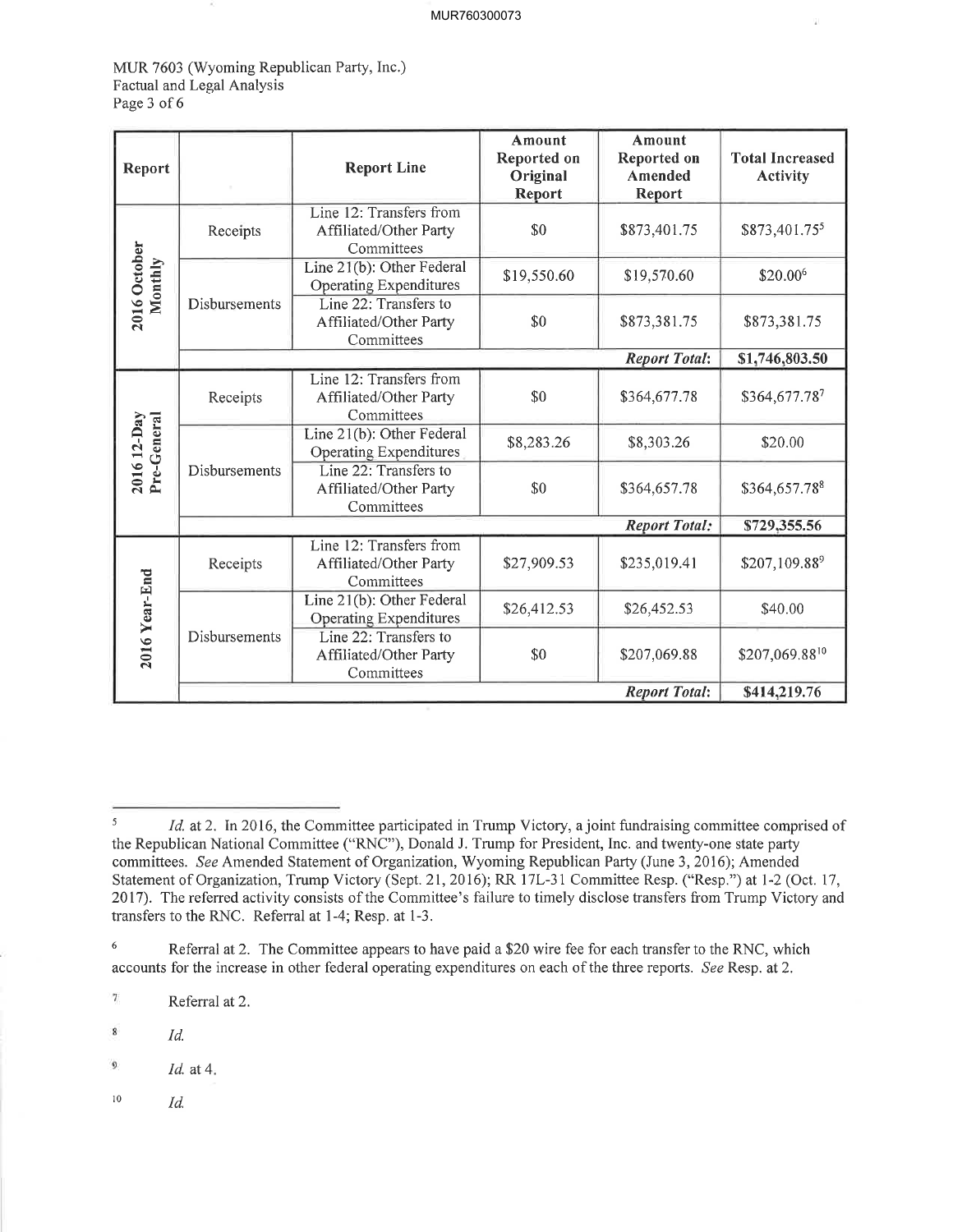## MUR760300074

MUR 7603 (Wyoming Republican Party, Inc.) Factual and Legal Analysis Page 4 of 6

| $\mathbf{1}$     | On December 28, 2016, RAD sent the Committee two Requests for Additional                                    |  |  |  |
|------------------|-------------------------------------------------------------------------------------------------------------|--|--|--|
| $\overline{2}$   | Information ("RFAIs") seeking clarification regarding the substantial increase in receipts and              |  |  |  |
| $\mathfrak{Z}$   | disbursements disclosed on the amended 2016 October Monthly and 12-Day Pre-General                          |  |  |  |
| 4                | Reports. <sup>11</sup> In response, the Committee filed two Miscellaneous Reports (Form 99s), one           |  |  |  |
| 5                | addressing each report, stating that the activity was omitted from the original reports "while [the         |  |  |  |
| 6                | Committee] worked with [its] software provider on how to include the information in [the                    |  |  |  |
| $\tau$           | Committee's] data file so that it could be properly recorded." <sup>12</sup> The Committee noted that the   |  |  |  |
| $\boldsymbol{8}$ | reports were amended "as soon as the information was available." <sup>13</sup>                              |  |  |  |
| 9                | On April 12, 2017, RAD sent an RFAI to the Committee seeking clarification regarding                        |  |  |  |
| 10               | the substantial increase in activity on its 2016 Year-End Report. <sup>14</sup> In response, the Committee  |  |  |  |
| 11               | filed a Form 99 stating that the activity was omitted from the original report because the                  |  |  |  |
| 12               | information was not received by the Committee's compliance vendor before the filing deadline. <sup>15</sup> |  |  |  |
| 13               | The Committee noted that its compliance vendor had moved to a new office, which may have                    |  |  |  |
| 14               | caused the vendor not to receive the information timely. <sup>16</sup>                                      |  |  |  |
| 15               | III.<br><b>LEGAL ANALYSIS</b>                                                                               |  |  |  |
| 16               | The Federal Election Campaign Act of 1971, as amended (the "Act"), requires committee                       |  |  |  |

treasurers to file reports of receipts and disbursements in accordance with the provisions of

*Id.* 

 $\hat{\theta}$ 

 $Id$ .

 Id. at 2; RFAI, Amended 2016 October Monthly Report, Wyoming Republican Party (Dec. 28, 2016); RFAI, Amended 2016 l2-Day Pre-General Report, Wyoming Republican Party (Dec. 28,2016).

Referral at 2.

<sup>&</sup>lt;sup>14</sup> Referral at 4; RFAI, 2016 Year-End Report, Wyoming Republican Party (Apr. 12, 2017).

<sup>&</sup>lt;sup>15</sup> Referral at 4.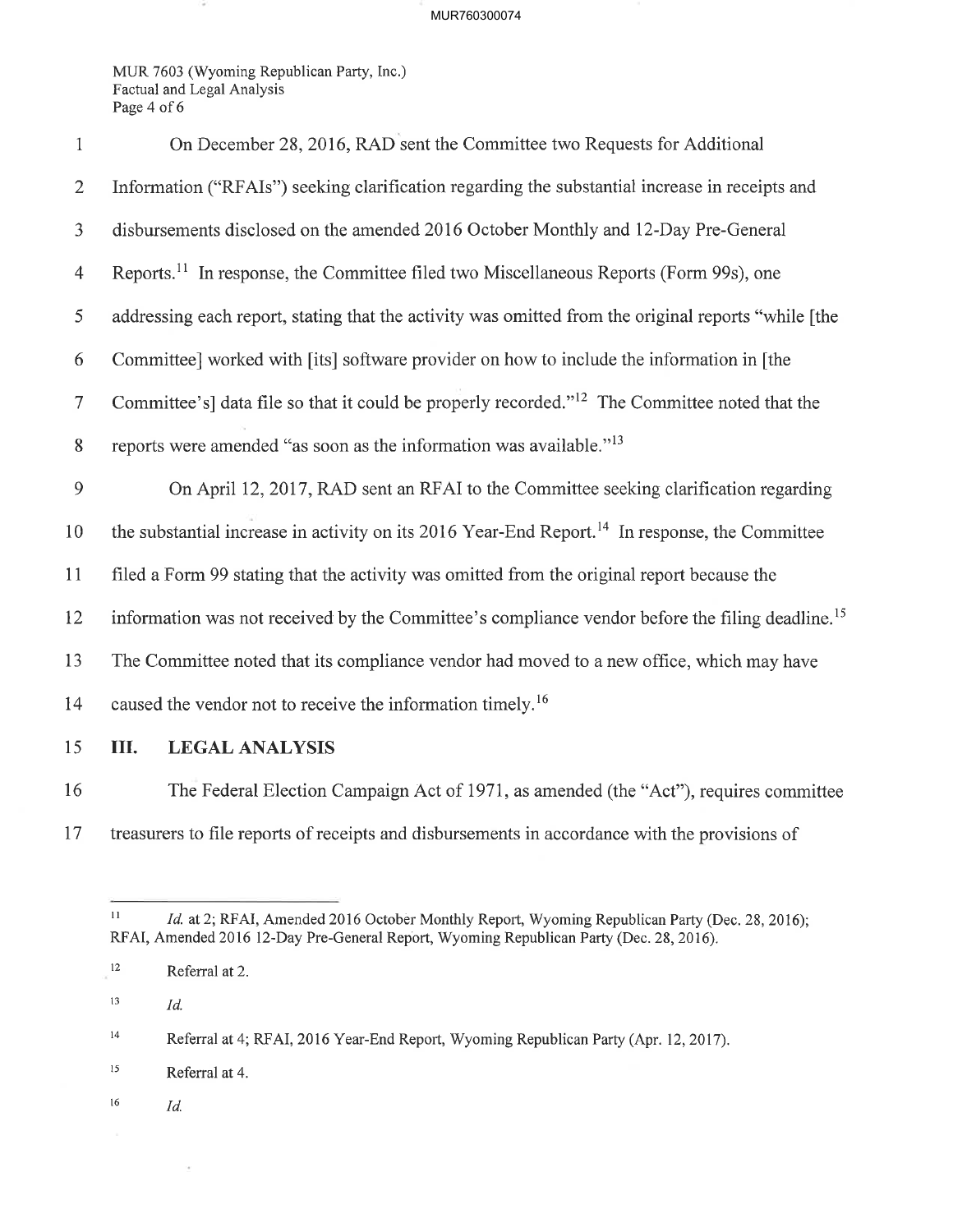## MUR760300075

MUR 7603 (Wyoming Republican Party, Inc.) Factual and Legal Analysis Page 5 of 6

1 52 U.S.C. § 30104.<sup>17</sup> These reports must include, *inter alia*, the total amount of receipts and 2 disbursements, including the appropriate itemizations, where required.<sup>18</sup> Here the Committee did 3 not comply with the Act's reporting requirements when it failed to disclose an aggregate total of 4 \$2,890,378 .82 in increased activity. 5 In its Response, the Committee asserts that Trump Victory was the first joint fundraising 6 effort in which the Committee had participated in 20 years and claims that "a miscommunication" 7 between two [] vendors" caused the joint fundraising transfers to be omitted from the original 8 reports.<sup>19</sup> The Committee states that it did not receive any other RFAIs for any other 2016 9 activity, and that it amended the reports at issue before receiving the RFAIs.<sup>20</sup> Further, the 10 Committee notes that Trump Victory and the RNC timely disclosed the transfers to the 11 Commission.<sup>21</sup> 12 The Committee apparently relied on its compliance vendor to file timely and accurate 13 reports; however, the Committee and its treasurer bore the responsibility of ensuring that the 14 reports were complete and accurate prior to filing them.<sup>22</sup> Although the Committee requests that 15 the Commission assign this matter to  $ADRO<sub>1</sub><sup>23</sup>$  this matter was appropriately referred to OGC.

See 52 U.S.C. § 30104(b)(2), (4); 11 C.F.R. § 104.3(a), (b). 18

Resp. at 2. l9

Id. 20

Id. at 2-3. 2t

<sup>22</sup> In addition, each transfer at issue in this matter occurred well before the applicable filing deadline: the October Monthly Report was due on October 20,2016 while the relevant transfers occurred on September 30; the l2-Day Pre-General Report was due on October 21 , while the relevant transfers occurred on October 17; and the Year-End Report was due on January 31,2017 while the relevant transfers occurred on December 2 and 16,2016 See Resp. at 2.

<sup>23</sup> *Id.* at  $3$ .

<sup>52</sup> U.S.C. § 30104(a)(1); 11 C.F.R. § 104.1(a).  $17\,$